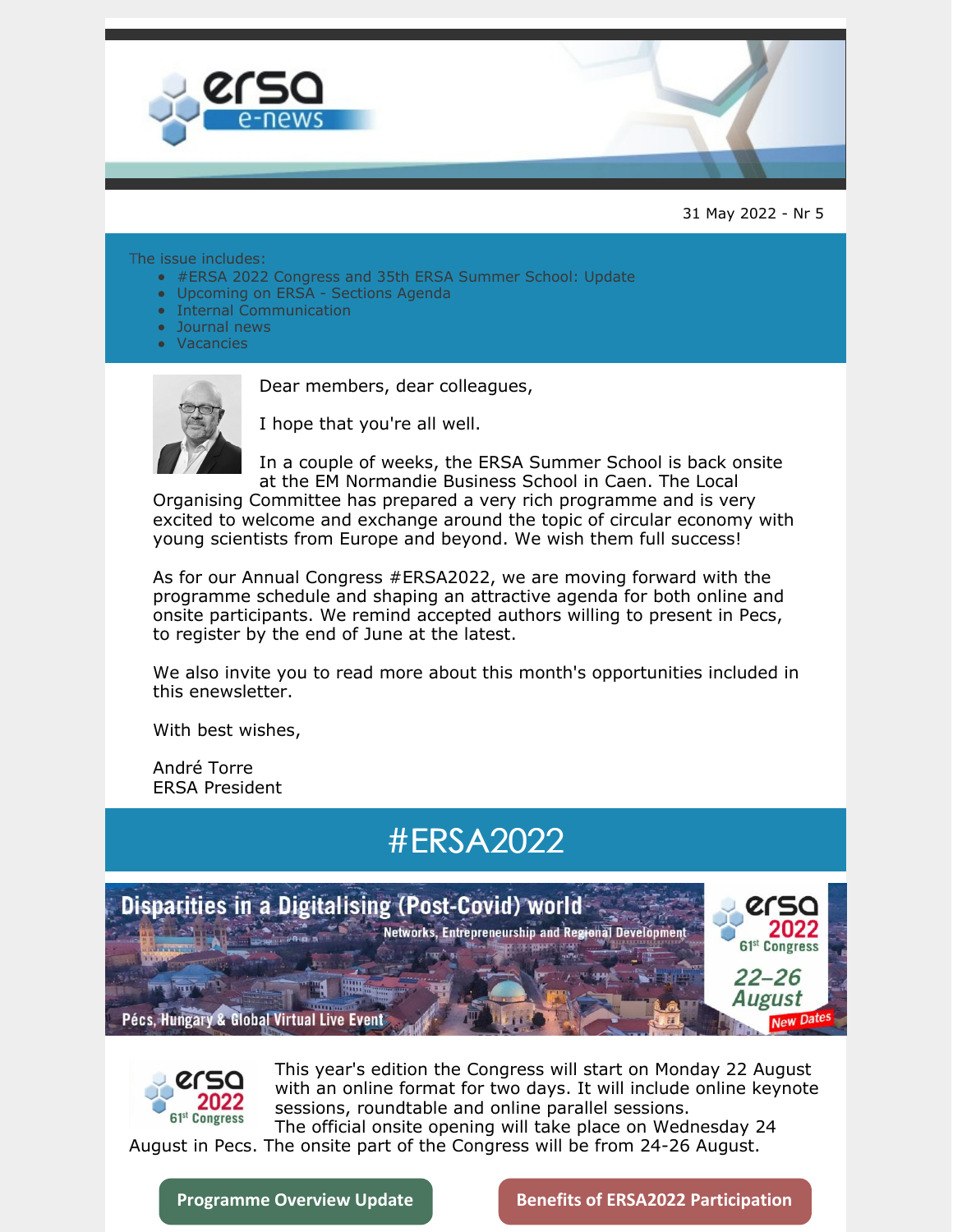## **Upcoming Events** news and ongoing calls



**35th ERSA Summer School** Circular economy & green growth: challenges for urban, regional and entrepreneurial ecosystems **13-17 June 2022, Caen, France**

See the full [programme](https://ersa.eventsair.com/2022-ersa-summer-school/#programme) here



**German Speaking Section and Nordic Section: Joint G***f***R and ERSA-Nordic Summer Conference** Regional transformation: labor, skills, and resilience **15-17 June 2022, Schwerin, Germany** [more](https://ersa.org/events/german-speaking-and-the-nordic-section-joint-summer-conference-2022/)



**Portuguese Section: 29th APDR Congress** Islands and peripheral territories: challenges in a moving geography and changing "climate" patterns **29-30 June 2022, Funchal, Madeira, Portugal** [more](https://ersa.org/events/29th-apdr-congress/)



**Croatian Section: International Summer School 2022**

Regional development in a post-crisis and postglobal world **27 June-1 July 2022, Split, Croatia** [more](https://ersa.org/events/croatian-section-international-summer-school-2022/)



**French Speaking Section: 58th ASRDLF Symposium** Transitions, Territorial governance and solidarities **29 June–1 July 2022, Rennes, France** [more](https://ersa.org/events/french-speaking-section-58th-asrdlf-colloquium/)



**V Seminar for New Academic Researchers 2022** Faculty of Economics and Business, University of A Coruña, A Coruña, Spain **15-16 September 2022, A Coruña, Spain**

**The event is free of charge.** Abstract Submission deadline: **15 July 2022** [more](https://ersa.org/events/v-seminar-for-new-academic-researchers-2022-snar/)



**Spanish Section: AECR International Conference on Regional Science** Challenges, policies and governance of the territories in the post-covid era **19-21 October 2022, Granada, Spain**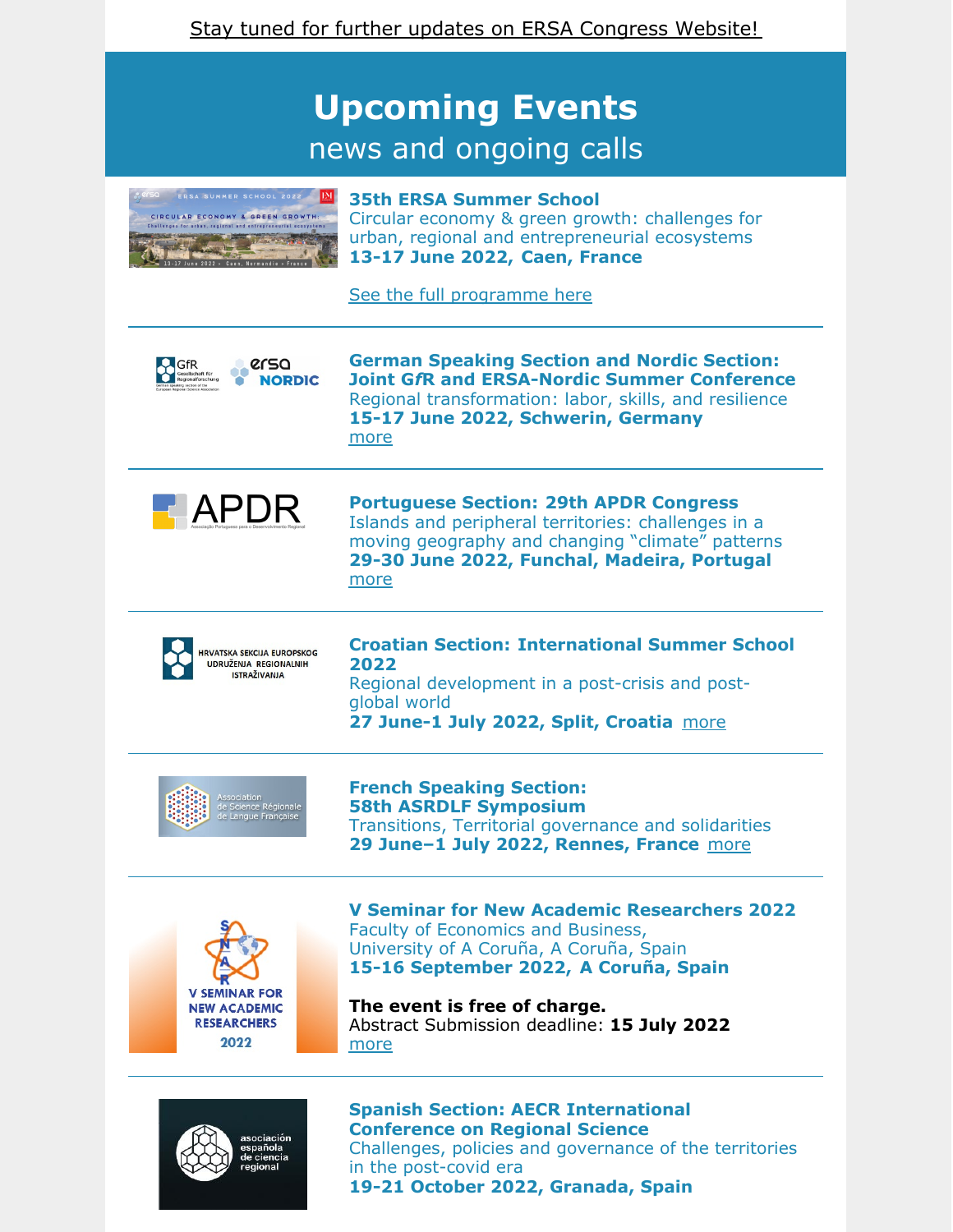#### Extended abstracts/papers submission deadline: **15 June 2022**

Please note: Unpublished papers written by researchers under 33 years or who defended their PhD thesis during the two years prior to the Conference are eligible for the Juan Ramón Cuadrado Young Researchers' Prize. [more](https://ersa.org/events/spanish-section-xlvii-international-conference-on-regional-science/)





**6 th CEnSE Urban & Regional Economics** Workshop on Urban and Regional [Development](https://em-ui.constantcontact.com/em-ui/em/page/em-ui/email#) **9-11 November 2022, Landvetter, Sweden**

Including **Martin Andersson** as Keynote Speaker. Abstract Submission deadline: **19 June 2022** [more](https://ersa.org/events/6th-cense-urban-and-regional-economics-workshop/)



#### **8th Central European Conference in Regional Science (CERS)**

Resilience of Cities and Regions in an uncertain time **21-23 November 2022, Poznań, Poland│Online**

The conference is co-organized with European Regional Science Association – Polish Section, Hungarian Regional Science Association and Slovak Section of ERSA

Keynote speakers: **Jean-Claude Thill**, University of North Carolina at Charlotte, USA, **Kostyantyn Mezentsev**, Taras Shevchenko National University in Kyiv, Ukraine

Special Session Proposal deadline: **12 June 2022** Abstract Submission Start: **15 June 2022**

[more](https://ersa.org/events/polish-slovak-hungarian-sections-8th-central-european-conference-in-regional-science-cers/)

**See all [scheduled](https://ersa.org/upcoming-events/) events 2022**

### Internal communication



#### **ERSA Solidarity**

ERSA offers proposals of assistance to students and researchers fleeing the Russia-Ukraine conflict, with the support of ERSA Sections and Members.

If you have any offer to propose, please email us at [ersa.support@ersa.org](mailto:ersa.support@ersa.org)

[more](https://ersa.org/ersa-solidarity/)

## Journal news

**Investigaciones Regionales** Journal of Regional Research

**Issue 52- Spring 2022 is out!** including a note on **Cohesion in Europe** by **Vicente Royuela Mora**